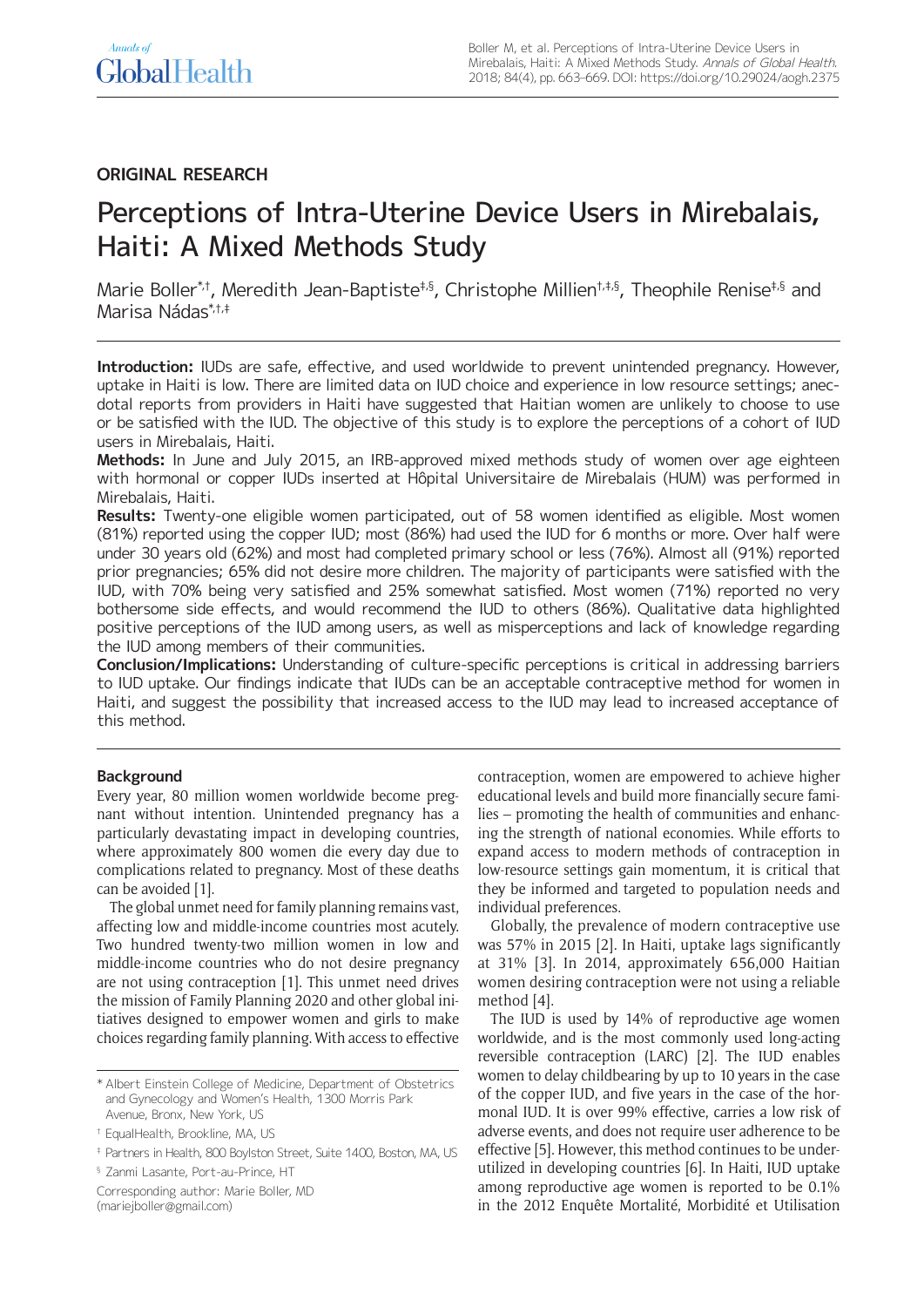des Services (EMMUS-V) report [3] and 0.08% in the 2013 Ministère de la Santé Publique et de la Population (MSPP) report [7].

Limited data exists on IUD choice and experience in low-resource settings. Studies indicate that low IUD utilization may be largely influenced by misperceptions among women [8]. Common perceptions that influence a woman's decision to avoid using or discontinue using the IUD include concerns of feeling a foreign object inside the uterus, concern about alterations in the bleeding and menstrual cycle, worry that a partner would complain about feeling the IUD during intercourse, and fear that the IUD would cause cancer or sterility [8, 9, 10].

To our knowledge, no research has previously been conducted on perceptions of the IUD in Haiti, but anecdotal reports suggest that Haitian women are unlikely to choose or be satisfied with the IUD and that providers also have negative perceptions of this method.

In November 2013, an IUD counseling and insertion training was conducted for women's health providers at Hôpital Universitaire de Mirebalais (HUM), in Mirebalais, Haiti. Concurrently, a supply of IUDs was obtained through donation and UNFPA sourcing. IUD counseling was incorporated into daily standard group family planning counseling, and IUD uptake began. With this study, we describe and quantify the experience of a cohort of Haitian women who had an IUD inserted at HUM. Our primary objectives are to: a) describe user experience, including side effects and degree of satisfaction; and b) identify the factors that influence use or discontinuation of the IUD in this context. The secondary objective of our study is to learn from Haitian IUD users what women in their communities are saying about the IUD.

#### **Methods**

A mixed-methods study with purposive sampling was performed in Mirebalais, Haiti in June and July 2015 through individual interviews. A quantitative component was necessary in order to determine patterns of perceptions. A qualitative component was added, consisting of three open-ended questions included in the interview tool, in order to elicit unique and nuanced opinions about the IUD. Inclusion criteria for study participation were age of over 18 and having had a copper or hormonal IUD inserted at HUM between November 1, 2013 and July 12, 2015. Exclusion criterion was ages less than 18 years. Family planning clinic records were used to identify potential study participants, and all women who met the criteria were reached out to by phone and invited to participate in the study. Participants traveled to HUM to be interviewed. Participant travel costs were reimbursed, and a small meal was provided.

Trained interviewers administered a structured interview consisting of 26 closed-ended questions and three open-ended questions with each participant. Approximate time to completion of the interview was 20 minutes. Interviewers were members of the research team and were trained in interview technique by the principal investigator. All interviewers were fluent in Haitian Kreyol. As

interviews were conducted, participant responses were recorded by hand in Haitian Kreyol by the interviewer. Closed-ended questions addressed IUD users' experiences with the IUD, including insertion experience, side effects and degree of satisfaction. Satisfaction was measured by a question asking IUD users to rate their satisfaction on a scale from "very dissatisfied" to "very satisfied." Perceptions were further addressed in three open-ended questions. The interview tool was designed by the authors of this study and was not a validated tool; however, it was informed by other published studies on IUD experience (see Appendix A).

Responses were transferred to an electronic format and translated into English by the bilingual research team for analysis. Descriptive analysis of quantitative data was performed using Microsoft Excel. Answers to openended questions were analyzed by hand for themes. As this was a pilot study with a maximum study population of the number of IUD users from HUM since initiation of the program, results were not powered for statistical significance.

There was no identifying information obtained from participants as part of this study. Verbal consent was obtained from each participant and documented by an interviewer's signature prior to the interview. Ethics approval to carry out this research was obtained from the IRB of Albert Einstein College of Medicine and the IRB of Zanmi Lasante.

# **Results**

Fifty-eight women were identified as eligible through review of HUM family planning clinic records and telephone contact was attempted by study staff. Of the 26 women successfully contacted by phone, all agreed to participate in the study; of those, 22 completed the study. One woman was found to be ineligible following completion of the study because her IUD was not inserted at HUM; data from her interview was removed from the study results. Four women did not show for the interview. Demographic characteristics of participants are shown in **Table 1**. Participants listed multiple responses when appropriate.

The majority of participants were satisfied with the IUD, with 70% being very satisfied and 25% somewhat satisfied. Most women (71%) reported no significant bothersome side effects and would recommend the IUD to others (86%). **Table 2** shows participant satisfaction rates. **Tables 3** and **4** show reported side effects and reasons cited for choosing the IUD, respectively. Participants selected all applicable responses.

Participants who responded "yes" to the question "Would you recommend the IUD to others?" were asked why. In addition, participants were asked, "What do you tell people about the IUD?" Responses to both questions covered similar themes. The majority of participants made positive statements regarding the IUD. Twelve of the 21 participants used the word "good," "better," or "best" to describe the IUD; the most repeated phrase in the responses was "it is a good method that lasts a long time." In discussing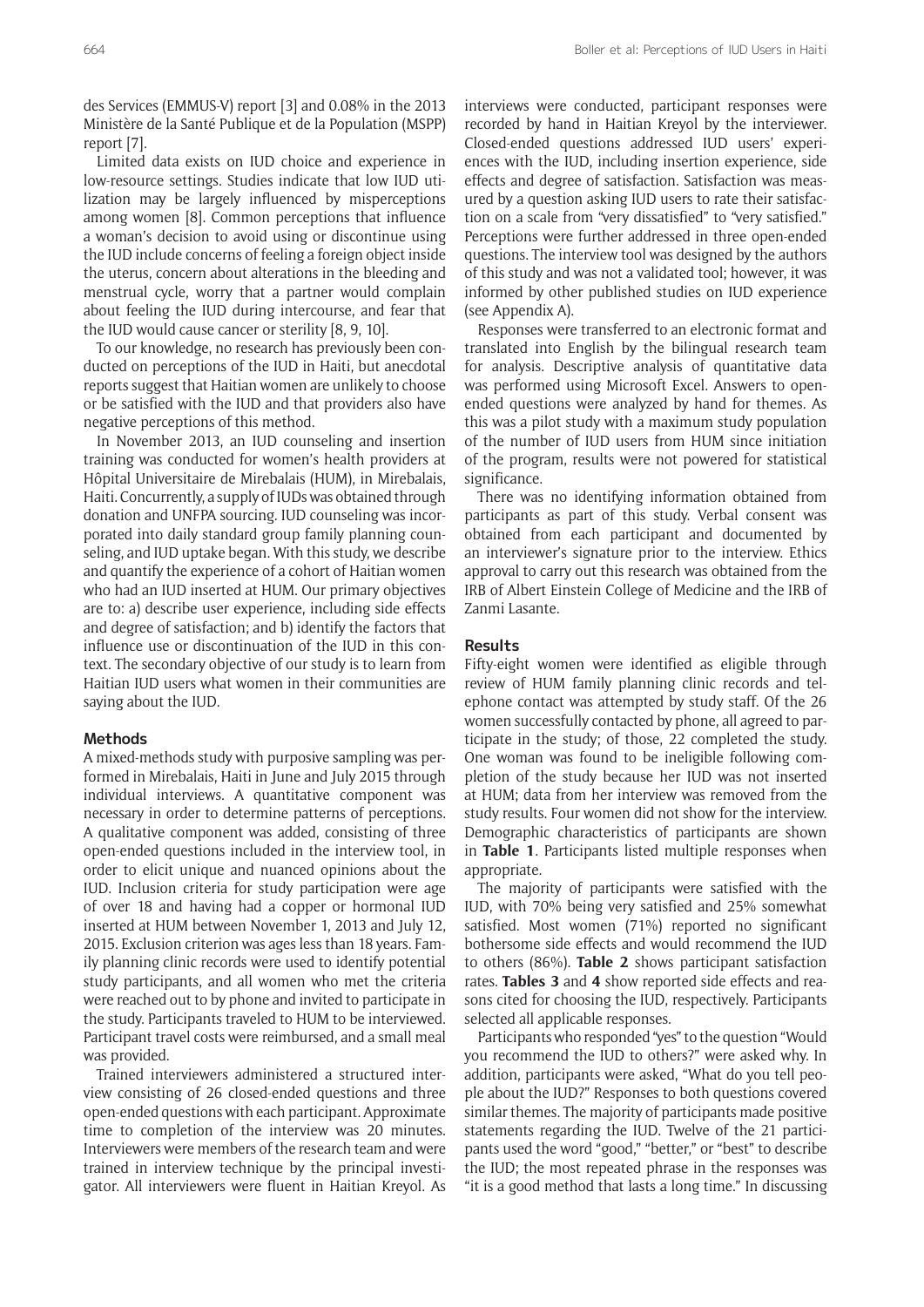# **Table 1:** Participant Demographics.

|                                   |                                                       | <b>Total</b><br>respondents<br>$(n = 21)$ |          |
|-----------------------------------|-------------------------------------------------------|-------------------------------------------|----------|
| Age (years)                       | $<$ 25                                                | 6                                         | 28.6%    |
|                                   | $25 - 29$                                             | 7                                         | 33.3%    |
|                                   | $30 - 34$                                             | 4                                         | 19.0%    |
|                                   | $35 - 39$                                             | 2                                         | 9.5%     |
|                                   | >39                                                   | $\overline{2}$                            | 9.5%     |
| Residence                         | Town                                                  | 12                                        | 57.1%    |
|                                   | Countryside                                           | 9                                         | 42.9%    |
| Number of times pregnant          | $\mathbf{0}$                                          | 2                                         | 9.5%     |
|                                   | 1                                                     | 4                                         | 19.0%    |
|                                   | 2                                                     | 5                                         | 23.8%    |
|                                   | 3                                                     | 6                                         | 28.6%    |
|                                   | $4+$                                                  | 4                                         | 19.0%    |
| Number of living children         | $\overline{0}$                                        | $\overline{2}$                            | 9.5%     |
|                                   | 1                                                     | 5                                         | 23.8%    |
|                                   | 2                                                     | 8                                         | 38.1%    |
|                                   | 3                                                     | 4                                         | 19.0%    |
|                                   | $4+$                                                  | 2                                         | 9.5%     |
| Age of youngest child             | <1                                                    | 2                                         | 10.5%    |
| (years):                          | $1 - 4$                                               | 16                                        | 84.2%    |
|                                   | >4                                                    | 1                                         | 5.3%     |
| <b>Highest level of education</b> | No formal education                                   | 1                                         | 4.8%     |
|                                   | Did not complete<br>primary education                 | 7                                         | 33.3%    |
|                                   | Completed primary<br>education                        | 8                                         | 38.1%    |
|                                   | Completed second-<br>ary education                    | 3                                         | 14.3%    |
|                                   | Completed university                                  | 2                                         | 9.5%     |
| <b>Methods of contraception</b>   | None                                                  | 5                                         | 23.8%    |
| used before IUD                   | Birth control pills                                   | 4                                         | 19.0%    |
|                                   | Injectable contracep-<br>tion                         | 12                                        | 57.1%    |
|                                   | Condoms                                               | 4                                         | 19.0%    |
|                                   | Implant                                               | 0                                         | $0.0\%$  |
|                                   | Natural fam-<br>ily planning<br>(incl. breastfeeding) | 3                                         | 14.3%    |
|                                   | Tubal ligation                                        | 1                                         | 4.8%     |
|                                   | Other                                                 | $\overline{2}$                            | 9.5%     |
| Sexual partner at time of         | Yes                                                   | 21                                        | 100.00%  |
| <b>IUD</b> placement              | No                                                    | $\overline{0}$                            | $0\%$    |
|                                   |                                                       |                                           | (Contd.) |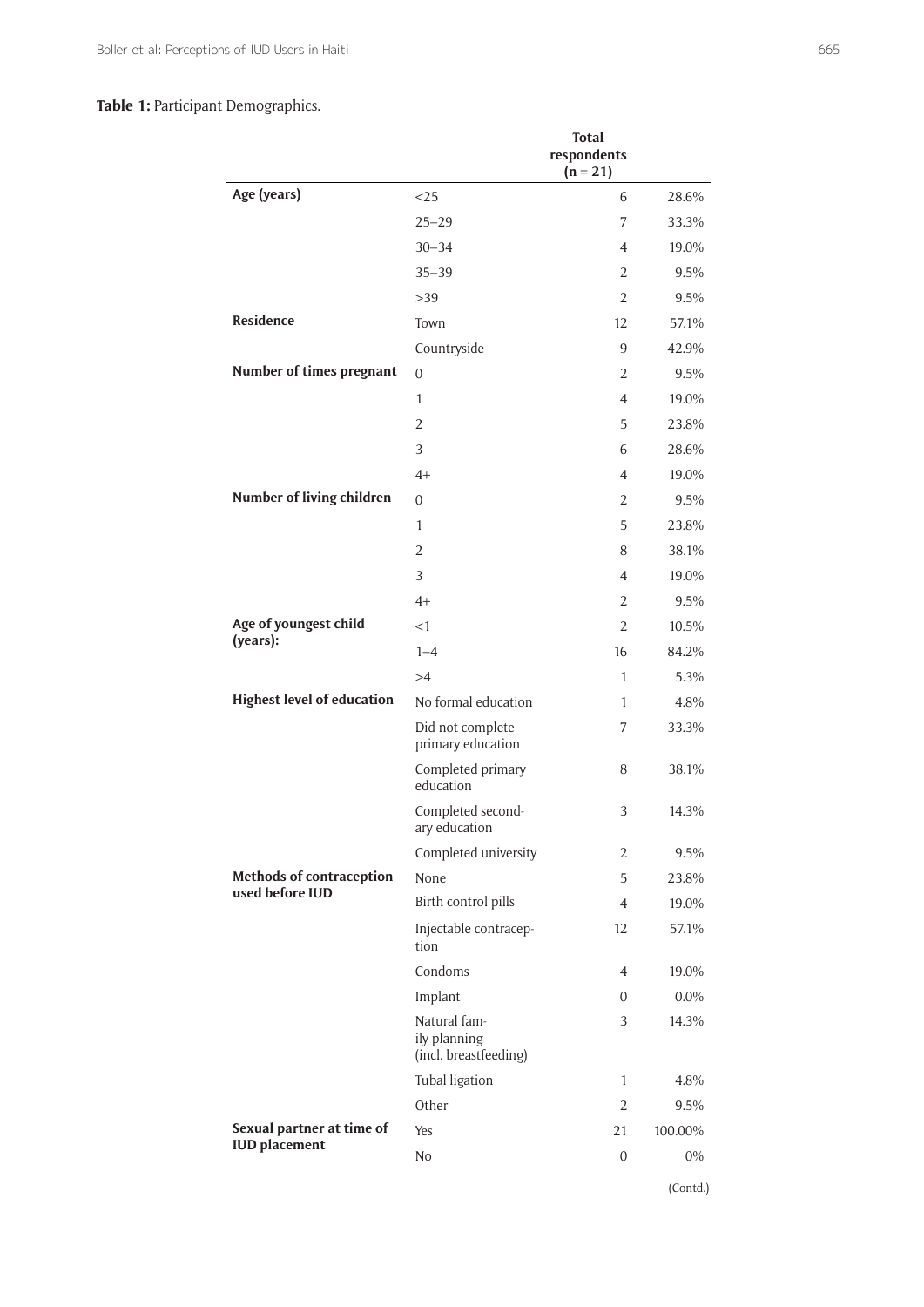|                                            |                | <b>Total</b><br>respondents<br>$(n = 21)$ |       |
|--------------------------------------------|----------------|-------------------------------------------|-------|
| Living with partner at time                | Yes            | 15                                        | 71.4% |
| of IUD placement                           | N <sub>o</sub> | $\overline{2}$                            | 9.5%  |
|                                            | No response    | $\overline{4}$                            | 19.0% |
| Discussed decision to get                  | Yes            | 15                                        | 71.4% |
| <b>IUD with partner</b>                    | N <sub>o</sub> | $\overline{4}$                            | 19.0% |
|                                            | No response    | 2                                         | 9.5%  |
| Partner in agreement with<br>decision      | Yes            | 15                                        | 71.4% |
|                                            | N <sub>o</sub> | $\mathbf{1}$                              | 4.8%  |
|                                            | No response    | 5                                         | 23.8% |
| <b>Would like to have more</b><br>children | Yes            | $\overline{A}$                            | 20.0% |
|                                            | N <sub>o</sub> | 13                                        | 65.0% |
|                                            | Don't know     | 3                                         | 15.0% |
| <b>Duration of IUD use</b><br>(months)     | < 6            | $\overline{2}$                            | 9.5%  |
|                                            | $6 - 12$       | 10 <sup>10</sup>                          | 47.6% |
|                                            | >12            | 8                                         | 38.1% |
|                                            | not answered   | $\mathbf{1}$                              | 4.8%  |
| <b>Type of IUD inserted</b>                | Hormonal       | 3                                         | 14.3% |
|                                            | Copper         | 17                                        | 81.0% |
|                                            | Unknown        | 1                                         | 4.8%  |

**Table 2:** Reported Experience with IUD.

|                                                 |                       | $(n = 21)$     |         |
|-------------------------------------------------|-----------------------|----------------|---------|
| Degree of Satisfaction with IUD                 | Very satisfied        | 14             | 70.0%   |
|                                                 | Somewhat satisfied    | 5              | 25.0%   |
|                                                 | Somewhat dissatisfied | $\Omega$       | $0.0\%$ |
|                                                 | Very dissatisfied     | 1              | 5.0%    |
| Degree of pain during insertion                 | Not painful           | 10             | 47.6%   |
|                                                 | Somewhat painful      | 7              | 33.3%   |
|                                                 | Very painful          | $\overline{4}$ | 19.0%   |
| Partner complained about                        | Yes                   | 5              | 23.8%   |
| strings                                         | No                    | 16             | 76.2%   |
| Found any side effects to be<br>very bothersome | Yes                   | 6              | 28.6%   |
|                                                 | No                    | 15             | 71.4%   |

why they would recommend the IUD to others, two participants cited the dependability of the IUD and three cited the lack of hormones and/or side effects. Three cited the effectiveness of the IUD, with one stating that she would recommend the IUD to others "to limit the power to have children." Another participant stated, "My friends ask me because I am not pregnant often, so I explain to them the type of contraception I use."

Fifteen (71%) of the participants reported that what they tell others about the IUD is positive. These responses included:

"It's a method that is very effective, easy to use, and does not have too many complications."

"They can trust it because I had it put in and it's good. When I had it placed, I was scared that I would have pain when I had sex, but I never had pain and my partner never complained of it." "I tell them not to be afraid."

In response to the question "What do you tell people about the IUD?" five participants gave equivocal responses, stating that they did not discuss the IUD with others. One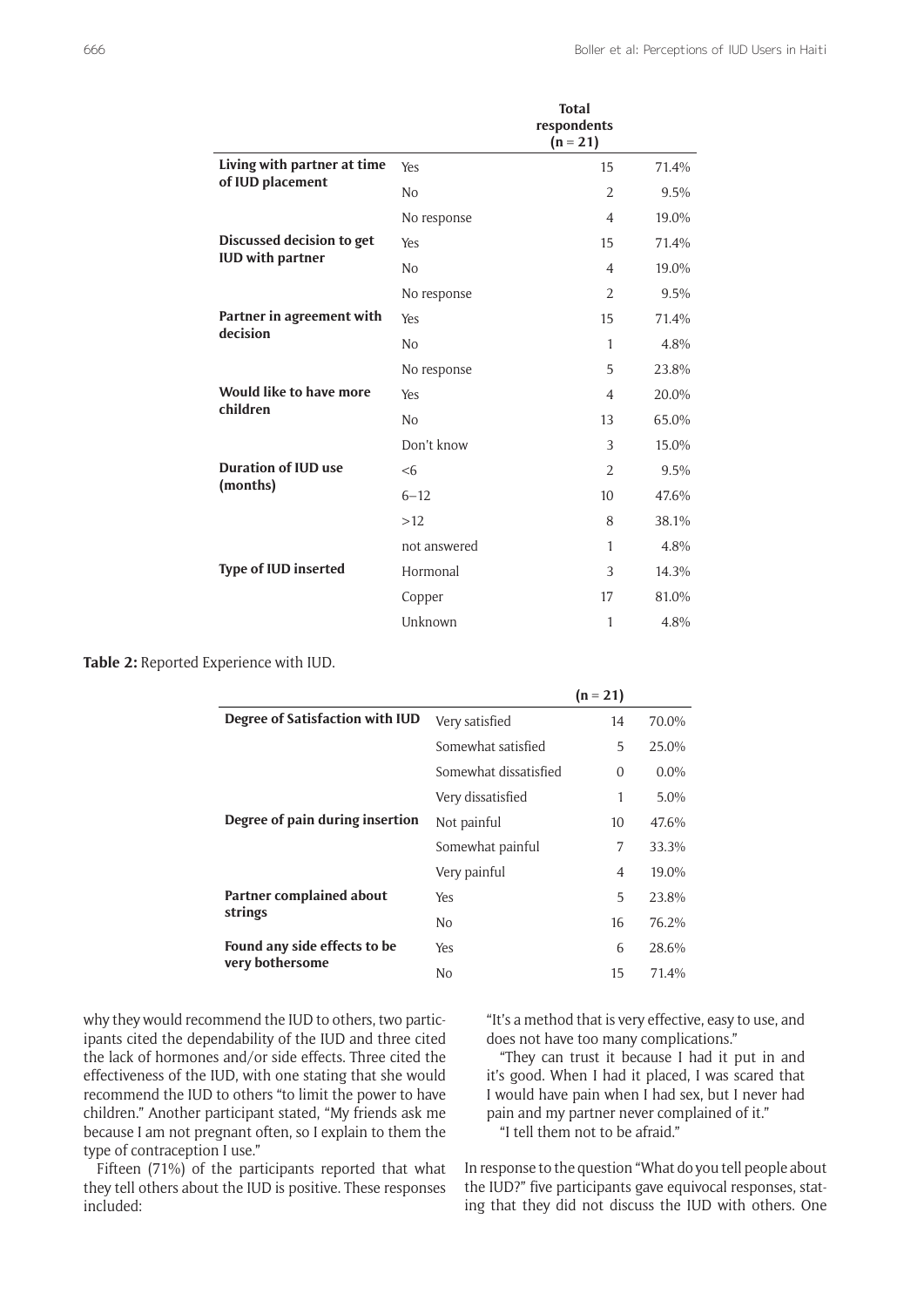#### **Table 3:** Reported Side Effects.

|                                                  | $(n = 21)$    |       |
|--------------------------------------------------|---------------|-------|
| Change in vaginal discharge/vaginal<br>infection | 10            | 47.6% |
| <b>Heavier menstrual flow</b>                    | 6             | 28.6% |
| $Cramping$ – minimal                             | 5             | 23.8% |
| Pain during intercourse                          | 4             | 19.0% |
| Feeling tired all the time                       | 4             | 19.0% |
| Heavy irregular bleeding                         | 3             | 14.3% |
| <b>None</b>                                      | $\mathcal{L}$ | 9.5%  |
| <b>Dizziness</b>                                 | $\mathcal{L}$ | 9.5%  |
| Light irregular bleeding                         | 2             | 9.5%  |
| $Cramping - severe$                              | 1             | 4.8%  |
| <b>Back pain</b>                                 | 1             | 4.8%  |

**Table 4:** Reasons for Choosing IUD.

|                                                            | $(n = 21)$     |       |
|------------------------------------------------------------|----------------|-------|
| Works for a long time                                      | 11             | 52.4% |
| Prefer to use it over other forms of<br>family planning    | 9              | 42.9% |
| Nurse, midwife, or doctor<br>recommendation                | 8              | 38.1% |
| I will see my period regularly<br>(copper IUD)             | 4              | 19.0% |
| Easy to use                                                | 3              | 14.3% |
| I don't want to have more children                         | $\mathcal{L}$  | 14.3% |
| Effective (works well)                                     | 2              | 9.5%  |
| Less side effects                                          | $\mathcal{L}$  | 9.5%  |
| No hormones (copper IUD)                                   | $\mathfrak{D}$ | 9.5%  |
| It will stop my periods<br>(amenorrhea with Progestin IUD) | 1              | 4.8%  |
| <b>Family or friend recommendation</b>                     | 1              | 4.8%  |
| "More trust, I can't forget<br>appointment for the method" | 1              | 4.8%  |
| "Medical reason"                                           | 1              | 4.8%  |

stated, "I don't say anything. When I talk about contraception, I say I am going to remove it to not use contraception for such a long time." Another stated, "[I tell them] I am going to the hospital to get advice from the nurses and doctors." One response to this question was negative regarding the IUD, stating, "The method is normal. Only thing is the side effects. It makes me sleepy and makes my waist hurt."

Of the five participants who gave equivocal responses to the question above, three said that they would not recommend the IUD to others. One did not give a reason, another stated, "I am not yet used to it." The third stated, "They do not have the same problem as me, they don't know the IUD exists."

One participant reported discontinuing the IUD, reporting that the IUD had given her an infection. Due to the small sample size, we were not able to gather any meaningful data on why women choose to discontinue the IUD method.

One third of women reported that they had felt pressured by others to have their IUD removed. The secondary objective of our study – to find out what other people in the community were saying about the IUD – was addressed by an open-ended question. Eight participants gave responses suggesting lack of knowledge of the IUD in their communities. These included: "They don't know it," "It is not a method they know too well in my community," and "They don't say anything. They know this method but they don't use it." One participant suggested a lack of access in her community, stating, "They can't travel to get here."

Three participants gave positive responses: "It's good," and "They use it and they don't say anything. There are women who use the IUD and I don't hear any criticism of it." The remaining nine (43%) of the participant responses described negative perceptions of the IUD in their communities. A selection is included below:

"They don't want to use other methods they use parsley."

"They tell me I'm too young, the method is too long, it might not be good for me"

"It can kill me, it can make me unable to have children, it can destroy the uterus."

"They are scared to use it due to bleeding problems and for the strings because they think they can be annoying and also they are nervous about using a method for such a long time."

"It causes uterine cancer and infections."

"People don't know it. I usually speak to them about it. The women are afraid because of where it's located."

#### **Discussion**

This study is, to our knowledge, the first to explore perceptions of IUD users in Haiti, a country with a large unmet need for contraception and yet with one of the lowest rates of IUD uptake in the world. Limitations of this study include the sample size, necessitated by the small population of eligible participants, as well as challenges with contacting eligible women. Incentive to participate was limited to travel reimbursement and provision of a small meal to avoid undue influence that could compromise the informed consent process. The dual role of investigators as clinical staff at HUM involved in delivery of care to study participants is a potential source of bias, possibly impacting the comfort level of the participants to share negative experiences with the IUD. Recall bias of participants may also have impacted the quality of the data; however, the potential for recall bias was minimized by recruitment of patients who had started using the IUD within the previous two years, with approximately 50% having had the IUD inserted 6–12 months prior to the study. We were unable to evaluate reasons for discontinuing the IUD due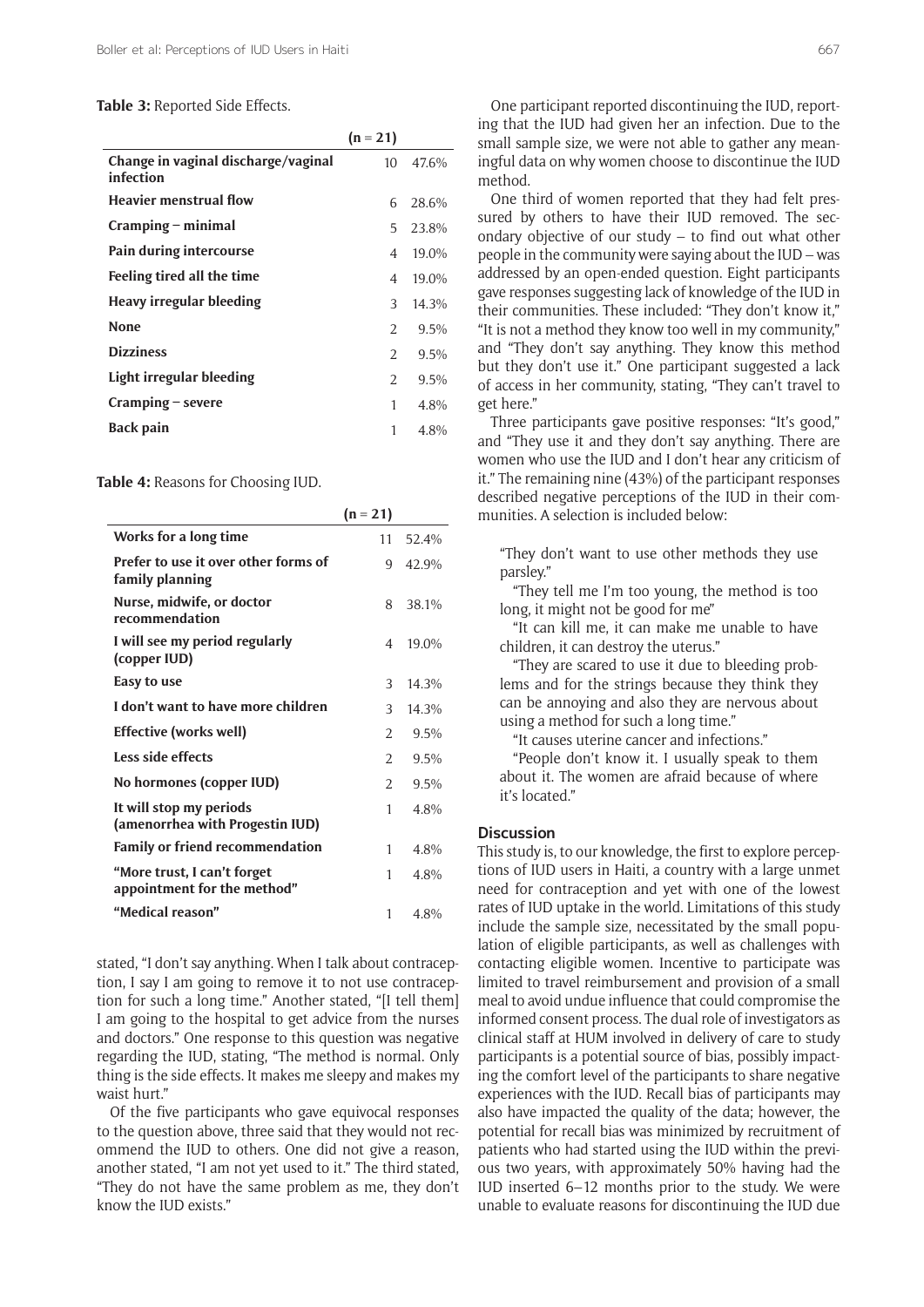to inadequate sample size, and further research is needed in Haiti to describe factors that affect women's decision to discontinue using the IUD.

The results of this pilot study indicate a high level of satisfaction among women who chose to have an IUD placed at HUM. In addition, this study provides insight into perceptions of the IUD within communities surrounding Mirebalais. Although 86% of the women in this study reported that they would recommend the IUD to others, almost half of the women in our study reported negative perceptions of the IUD in their community. This information can be used to inform individualized and populationbased education and contraceptive counseling.

Four women in the study stated that they do not discuss their IUD with others. Others reported that women in their families or communities do not discuss the IUD, with one stating, "They don't say anything. They know this method but they don't use it." These responses suggest the possibility that discussing the IUD or contraception in general may be a taboo subject among some women in Haiti, which is a question for further study.

Our study findings are consistent with other studies describing high satisfaction of IUD users in diverse settings and communities. Although generalizability is limited by small sample size, these results suggest that acceptability of the IUD to Haitian women is comparable to other communities around the world.

## **Conclusion**

Our results indicate that IUDs can be compatible with Haitian culture, contrary to widespread belief that IUDs will never be accepted in Haiti. These findings reflect the responses of a pilot cohort of women, some of the first in Haiti to be offered the IUD. Given the uptake of IUDs at HUM and the high rate of satisfaction with the method, we posit that low uptake of the IUD can be more likely attributed to limited availability of IUDs and contraceptive counseling that encompasses the IUD, rather than rejection of the method by Haitian women. Our results suggest that increased access to long-acting reversible contraceptive options such as the IUD will lead to increased acceptance of these methods, as much through the gradual process of word-of-mouth between women as through formal programming. We believe that our study results can inform future family planning programming and enable Haitian providers to offer IUD counseling and services adapted to the Haitian context, ultimately leading to more informed contraceptive decision-making by Haitian women.

It is our hope that increased uptake of the IUD will promote empowerment of Haitian women to choose the families they build and enable them to secure more stable financial futures, making Haiti stronger as a nation.

## **Abbreviations**

- **HUM** Hôpital Universitaire de Mirebalais
- **IUD** Intra-Uterine Device
- **LARC** Long-Acting Reversible Contraception
- **UNFPA** United Nations Population Fund

#### **Additional File**

The additional file for this article can be found as follows:

• **Appendix A.** Interview Tool. DOI: [https://doi.](https://doi.org/10.29024/aogh.2375.s1) [org/10.29024/aogh.2375.s1](https://doi.org/10.29024/aogh.2375.s1)

# **Acknowledgements**

The authors wish to thank Ashley Henry, MPH, for assistance with survey administration.

#### **Funding Information**

Supported by the Global Health Center at Albert Einstein College of Medicine.

## **Competing Interests**

The authors have no competing interests to declare.

#### **Author Contribution**

All authors had access to data and contributed to preparation of this manuscript.

## **References**

- 1. **United Nations Population Fund.** Choices not Chance: UNFPA Family Planning Strategy 2012–2020; 2013. [https://www.unfpa.org.](https://www.unfpa.org) Accessed May 10, 2016.
- 2. **United Nations, Department of Economic and Social Affairs, Population Division.** Trends in Contraceptive Use Worldwide; 2015. [http://](http://www.un.org/en/development/desa/population/publications/pdf/family/trendsContraceptiveUse2015Report.pdf) [www.un.org/en/development/desa/popula](http://www.un.org/en/development/desa/population/publications/pdf/family/trendsContraceptiveUse2015Report.pdf)[tion/publications/pdf/family/trendsContracep](http://www.un.org/en/development/desa/population/publications/pdf/family/trendsContraceptiveUse2015Report.pdf)[tiveUse2015Report.pdf.](http://www.un.org/en/development/desa/population/publications/pdf/family/trendsContraceptiveUse2015Report.pdf) Accessed May 22, 2016.
- 3. **Institut Haïtien de l'Enfance (IHE) and MEASURE DHS ICF International.** Enquête Mortalité, Morbidité et Utilisation des Services (EMMUS-V) HAÏTI 2012 Rapport Préliminaire; September 2012. [http://](http://mspp.gouv.ht/site/downloads/EMMUS%20V%20document%20final.pdf) [mspp.gouv.ht/site/downloads/EMMUS%20V%20](http://mspp.gouv.ht/site/downloads/EMMUS%20V%20document%20final.pdf) [document%20final.pdf](http://mspp.gouv.ht/site/downloads/EMMUS%20V%20document%20final.pdf). Accessed May 10, 2016.
- 4. **USAID Deliver Project.** Impact Brief: Haiti. 2014 Update. Published 2014. [http://deliver.jsi.com/](http://deliver.jsi.com/dlvr_content/resources/allpubs/logisticsbriefs/HT_ImpaBrieSaviImpr.pdf) [dlvr\\_content/resources/allpubs/logisticsbriefs/](http://deliver.jsi.com/dlvr_content/resources/allpubs/logisticsbriefs/HT_ImpaBrieSaviImpr.pdf) [HT\\_ImpaBrieSaviImpr.pdf](http://deliver.jsi.com/dlvr_content/resources/allpubs/logisticsbriefs/HT_ImpaBrieSaviImpr.pdf). Accessed May 20, 2016.
- 5. **Kaneshiro B** and **Aeby T.** Long-term safety, efficacy, and patient acceptability of the intrauterine Copper T-380A contraceptive device. *Int J Womens Health*. 2010; 2: 211–220. DOI: [https://doi.org/10.2147/](https://doi.org/10.2147/IJWH.S6914) [IJWH.S6914](https://doi.org/10.2147/IJWH.S6914)
- 6. **Blumenthal PD, Shah NM, Jain K,** et al. Revitalizing long-acting reversible contraceptives in settings with high unmet need: A multicountry experience matching demand creation and service delivery. *Contraception*. 2013; 87(2): 170–175. DOI: [https://](https://doi.org/10.1016/j.contraception.2012.10.002) [doi.org/10.1016/j.contraception.2012.10.002](https://doi.org/10.1016/j.contraception.2012.10.002)
- 7. **République d'Haïti Ministère de la Santé Publique et de la Population Unité d'Études et de Programmation.** Rapport Statistique 2013. Published 2013. [http://www.haitilibre.com/docs/](http://www.haitilibre.com/docs/Rapport-Statistique-MSPP-2013.pdf) [Rapport-Statistique-MSPP-2013.pdf.](http://www.haitilibre.com/docs/Rapport-Statistique-MSPP-2013.pdf) Accessed May 10, 2016.